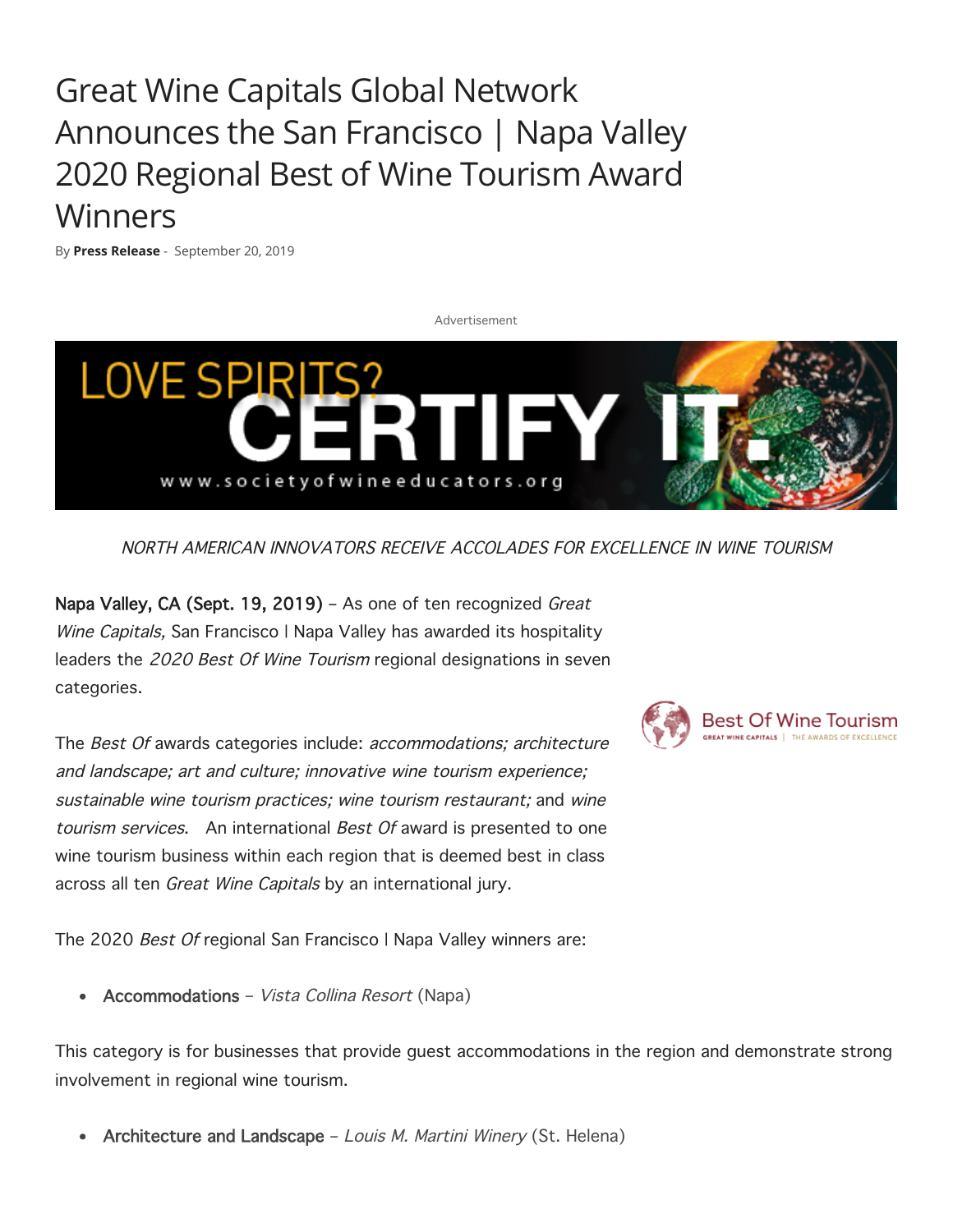This category is relevant for wineries that have special or noteworthy architectural design elements or characteristics. The wineries may also offer parks, landscaped gardens, panoramic views and vistas where these features make up a significant part of the visitor's experience.

• Art and Culture – Charles Krug Winery (St. Helena)

This category is for wineries that host an on-site museum or offer specific events linked to any form of art (such as concerts, plays, festivals, artistic workshops, etc.).

• Innovative Wine Tourism Experience – Judd's Hill Winery and MicroCrush (Napa)

This category is relevant for wineries that offer special and innovative, educational and/or other leisure activities and experiences for individuals and groups at the winery.

• Sustainable Wine Tourism Practices – Honig Vineyard and Winery (Rutherford)

This category is appropriate for wineries that have implemented environmental practices and sustainable innovations and developments, both in the vineyards and in the winery that compliment the visitor's experience.

• Wine Tourism Restaurant – Gott's Roadside (Napa and St. Helena)

This category is for restaurants that demonstrate its association and strong involvement in regional winery tourism.

• Wine Tourism Service – Active Wine Adventures (Napa)

This category is for establishments and operators whose businesses have a focus on providing a significant service to the wine tourism industry.

An additional level of recognition – The Regional Wine Tourism Award of Merit – has been awarded to two businesses as an honorable mention recognizing a high level of commitment to wine tourism. The 2020 Regional Wine Tourism Award of Merit San Francisco | Napa Valley winners are:

- Art and Culture 1881 Napa (Oakville)
- Sustainable Wine Tourism Practices Domaine Carneros Winery (Napa)

All regional "Best Of" award winners will compete for the global awards, which are judged by an international panel of respected wine tourism professionals and presented at the annual general meeting of the Great Wine Capitals Global Network in November 2019 in Bordeaux, France. The international judges will choose one overall winner for each region, selecting from the seven regional "Best of" titleholders.